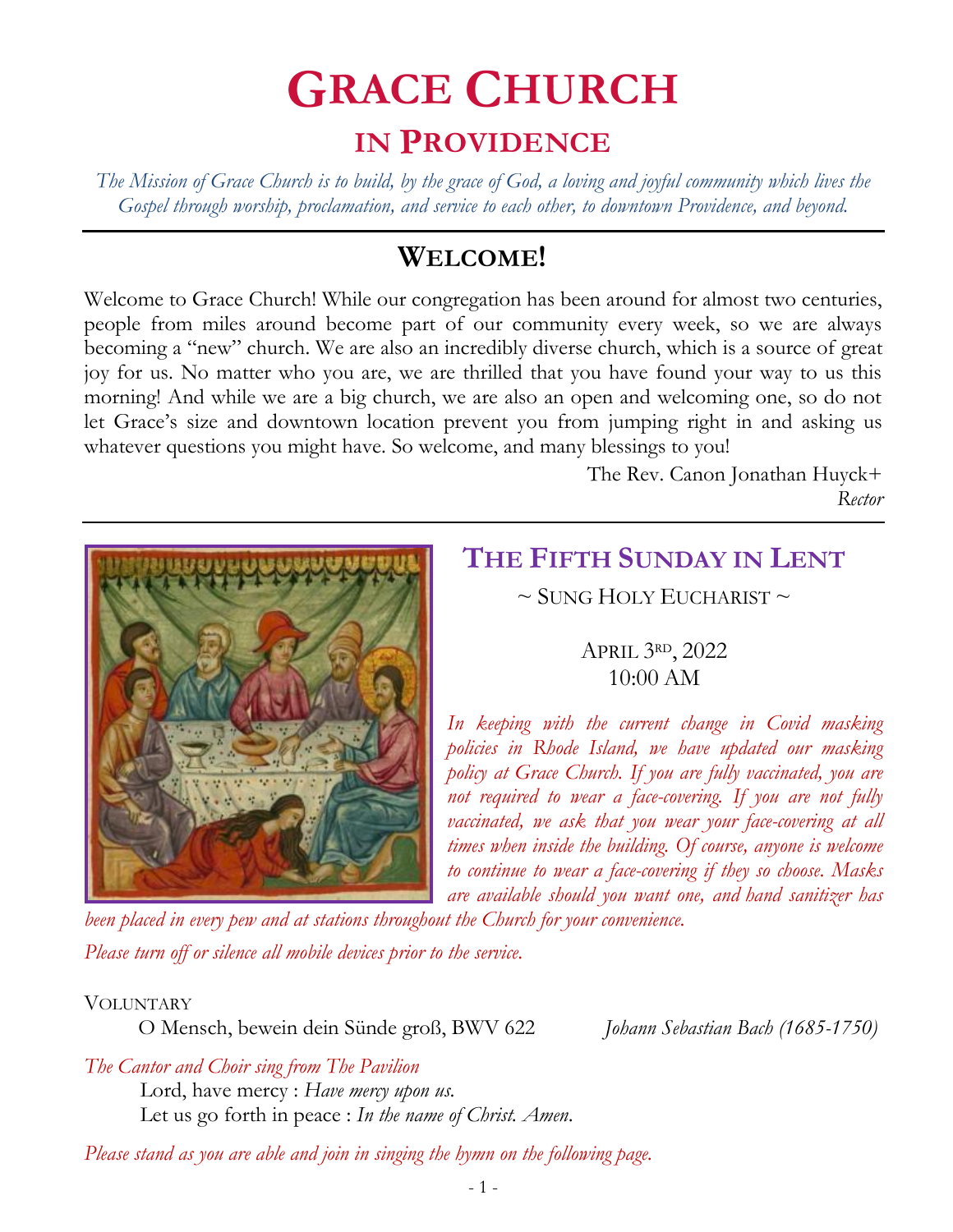THE PROCESSIONAL HYMN, 398



*Words: Isaac Wats (1674-1748), alt. Music: Forest Green, English melody; adapt. and harm. Ralph Vaughan Williams (1872-1958)*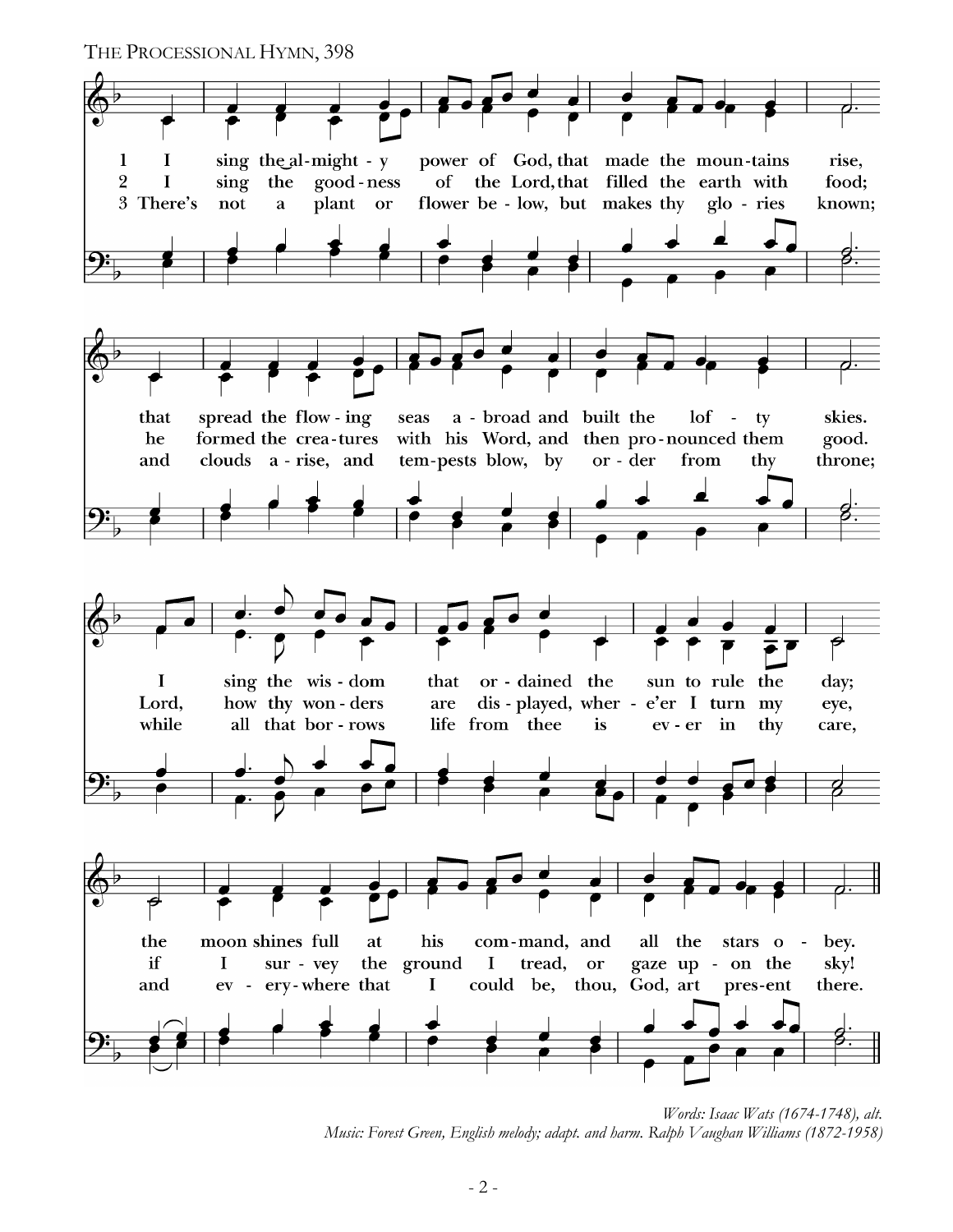### **THE WORD OF GOD**

THE SUMMARY OF THE LAW

*Celebrant* Bless the Lord who forgives all our sins. *People* **His mercy endures for ever.** *Celebrant*

EAR WHAT OUR LORD JESUS CHRIST SAYS: You shall love the Lord your God with all your heart, and with all your soul, and with all your mind. This is the first and great commandment. And the second is like unto it: You shall love your neighbor as yourself. On these two commandments hang all the Law and the Prophets. Chevrant<br>
neighbor



S*etting: Missa de Sancta Maria Magdalena, Healey Willan (1880-1968)*

THE COLLECT OF THE DAY

*Celebrant* The Lord be with you.

*People* **And also with you.**

*Celebrant* Let us pray.

LMIGHTY GOD, you alone can bring into order the unruly wills and affections of sinners: Grant your people grace to love what you command and desire what you promise; that, among the swift and varied changes of the world, our hearts may surely LMIGHTY GOD, you alone can bring into order the unruly wills and affections of sinners: Grant your people grace to love what you command and desire what you promise; that, among the swift and varied changes of the world, o reigns with you and the Holy Spirit, one God, now and for ever. **Amen.**

*Please be seated for the readings from Holy Scripture.*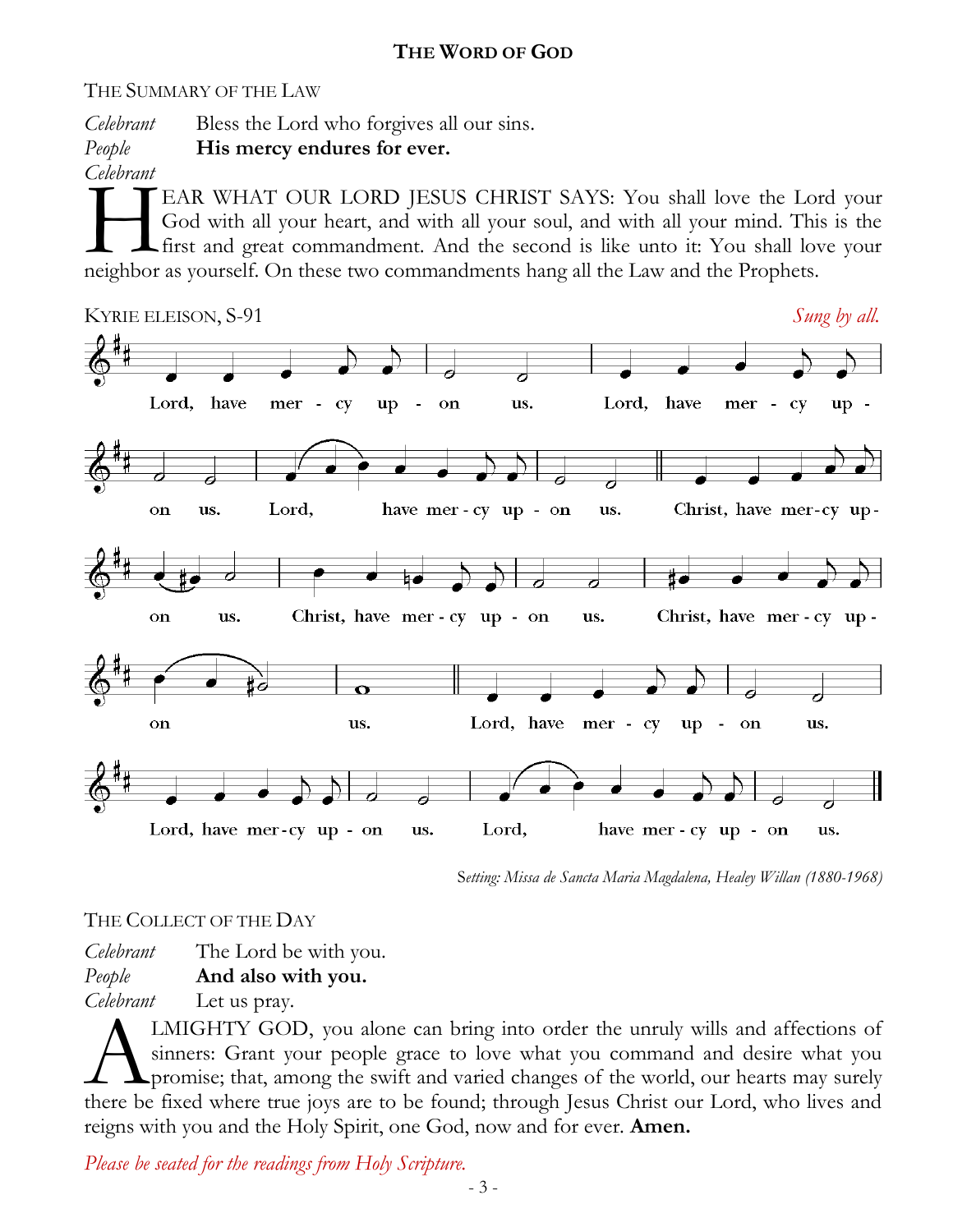#### THE OLD TESTAMENT READING *Isaiah 43:16-21*

*Reader* A Reading from the Prophet Isaiah

HUS SAYS THE LORD, who makes a way in the sea, a path in the mighty waters, who brings out chariot and horse, army and warrior; they lie down, they cannot rise, they are extinguished, quenched like a wick: Do not remember the former things, or HUS SAYS THE LORD, who makes a way in the sea, a path in the mighty waters, who brings out chariot and horse, army and warrior; they lie down, they cannot rise, they are extinguished, quenched like a wick: Do not remember perceive it? I will make a way in the wilderness and rivers in the desert. The wild animals will honor me, the jackals and the ostriches; for I give water in the wilderness, rivers in the desert, to give drink to my chosen people, the people whom I formed for myself so that they might declare my praise.

*Reader* The Word of the Lord. *People* **Thanks be to God.**

- 1 When the LORD restored the fortunes of Zion, \* then were we like those who dream.
- 2 Then was our mouth filled with laughter, \* and our tongue with shouts of joy.
- 3 Then they said among the nations, \* "The LORD has done great things for them."
- 4 The LORD has done great things for us, \* and we are glad indeed.
- 5 Restore our fortunes, O LORD, \* like the watercourses of the Negev.
- 6 Those who sowed with tears \* will reap with songs of joy.
- 7 Those who go out weeping, carrying the seed, \* will come again with joy, shouldering their sheaves.

THE EPISTLE READING *Philippians 3:4b-14*

*Music: Plainsong, Tone I.1*

*Reader* A Reading from Paul's Letter to the Philippians

F ANYONE ELSE HAS REASON to be confident in the flesh, I have more: circumcised on the eighth day, a member of the people of Israel, of the tribe of Benjamin, a Hebrew born of Hebrews; as to the law, a Pharisee; as to zeal, a persecutor of the F ANYONE ELSE HAS REASON to be confident in the flesh, I have more:<br>circumcised on the eighth day, a member of the people of Israel, of the tribe of Benjamin,<br>a Hebrew born of Hebrews; as to the law, a Pharisee; as to zeal come to regard as loss because of Christ. More than that, I regard everything as loss because of the surpassing value of knowing Christ Jesus my Lord. For his sake I have suffered the loss of all things, and I regard them as rubbish, in order that I may gain Christ and be found in him, not having a righteousness of my own that comes from the law, but one that comes through faith in Christ, the righteousness from God based on faith. I want to know Christ and the power of his resurrection and the sharing of his sufferings by becoming like him in his death, if somehow I may attain the resurrection from the dead. Not that I have already

- 4 -

PSALM 126 *Sung by the Choir*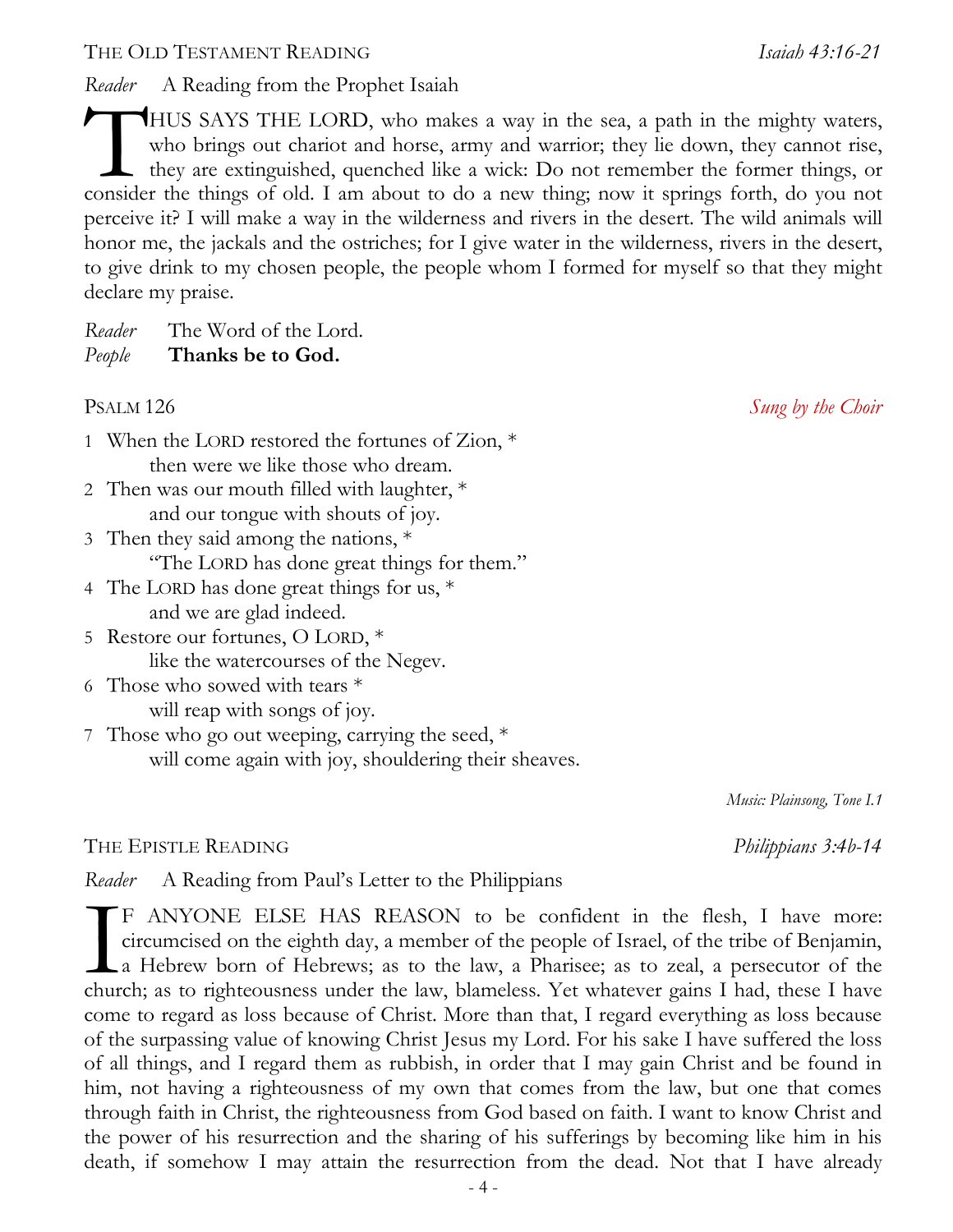obtained this or have already reached the goal; but I press on to make it my own, because Christ Jesus has made me his own. Beloved, I do not consider that I have made it my own; but this one thing I do: forgetting what lies behind and straining forward to what lies ahead, I press on toward the goal for the prize of the heavenly call of God in Christ Jesus.

*Reader* The Word of the Lord.

*People* **Thanks be to God.**

*Please stand as you are able and join in singing the hymn.*



*Words: John Bowring (1792-1872) Music: Rathbun, Ithamar Conkey (1815-1867)*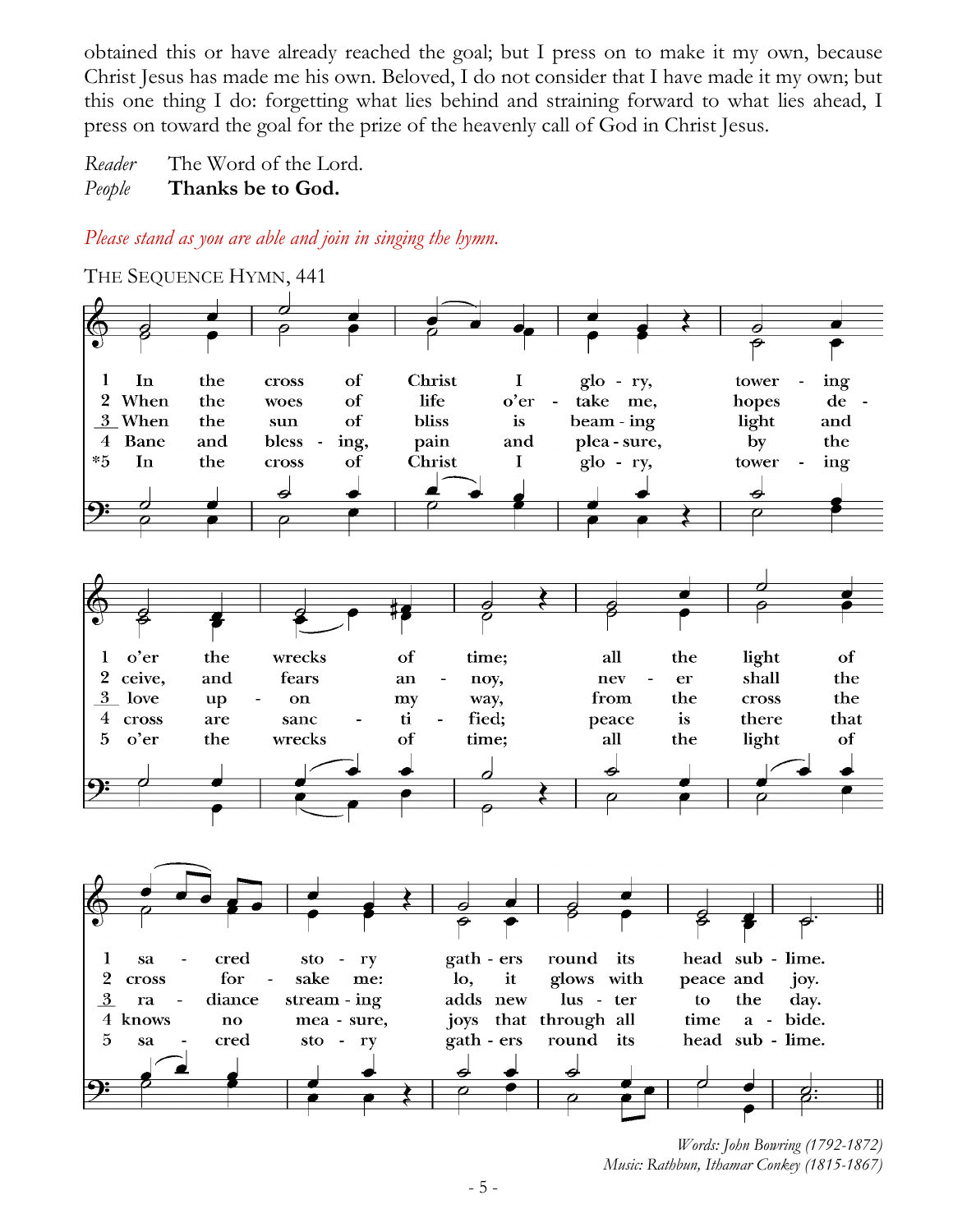## THE HOLY GOSPEL *John 12:1-8*

*Priest* The Holy Gospel of our Lord Jesus Christ, according to John. *People* **Glory to you, Lord Christ.**

IX DAYS BEFORE THE PASSOVER Jesus came to Bethany, the home of Lazarus, whom he had raised from the dead. There they gave a dinner for him. Martha served, and Lazarus was one of those at the table with him. Mary took a pound of costly perfume made of pure nard, anointed Jesus' feet, and wiped them with her hair. The house was filled with the fragrance of the perfume. But Judas Iscariot, one of his disciples (the one who was about to betray him), said, "Why was this perfume not sold for three hundred denarii and the money given to the poor?" He said this not because he cared about the poor, but because he was a thief; he kept the common purse and used to steal what was put into it. Jesus said, "Leave her alone. She bought it so that she might keep it for the day of my burial. You always have the poor with you, but you do not always have me." S<sub>perfur</sub>

*Priest* The Gospel of the Lord. *People* **Praise to you, Lord Christ.**

THE SERMON The Reverend Hartwell Hylton

#### *Please stand as you are able and say together*

THE NICENE CREED

**WE BELIEVE IN ONE GOD, the Father, the Almighty, maker of heaven and earth, of all that is, seen and unseen. We believe in one Lord, Jesus Christ, the only Son of God, eternally begotten of the Father, God from God, Light from Light, true God from true God, begotten, not made, of one Being with the Father. Through him all things were made. For us and for our salvation he came down from heaven: by the power of the Holy Spirit he became incarnate from the Virgin Mary, and was made man. For our sake he was crucified under Pontius Pilate; he suffered death and was buried. On the third day he rose again in accordance with the Scriptures; he ascended into heaven and is seated at the right hand of the Father. He will come again in glory to judge the living and the dead, and his kingdom will have no end. We believe in the Holy Spirit, the Lord, the giver of life, Who proceeds from the Father and the Son. Who with the Father and the Son is worshiped and glorified. Who has spoken through the Prophets.**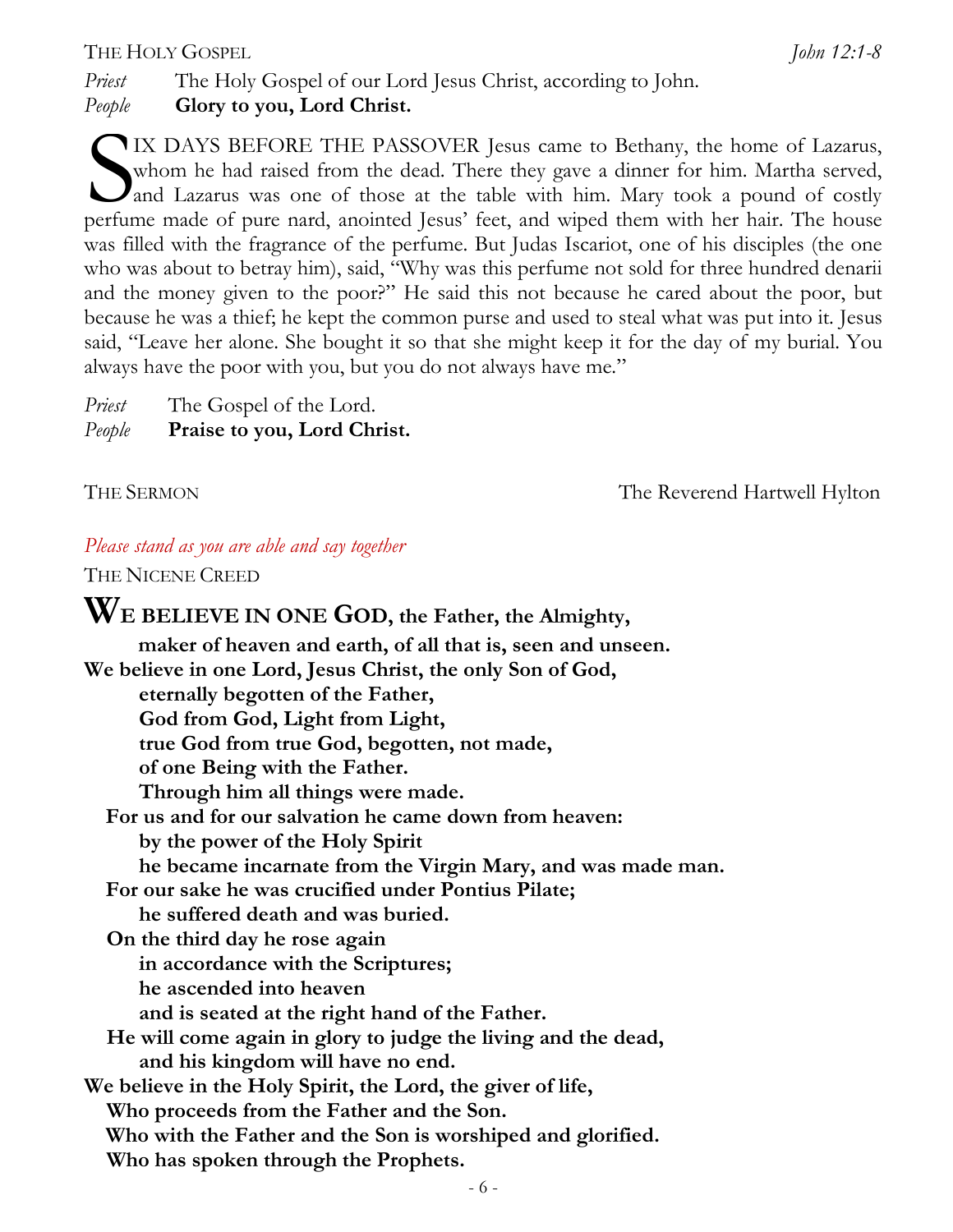#### **We believe in one holy catholic and apostolic Church. We acknowledge one baptism for the forgiveness of sins. We look for the resurrection of the dead, and the life of the world to come. Amen.**

THE PRAYERS OF THE PEOPLE

Counting everything as a loss in light of the surpassing value of knowing Christ Jesus, in whose blessed name we pray.

We pray that all who stand before Christ, bearing a burden of guilt and sin, may hear from the church the Gospel that will set them free.

God, in your mercy, **hear our prayer.**

We pray that nations may remember no longer their former grievances or the feuds of old, but let justice spring forth and rivers of peace flow in the wilderness.

God, in your mercy, **hear our prayer.**

We pray for the people of Ukraine, that they may be delivered from the tyranny and violence of their oppressors, so that they may live in peace and safety.

God, in your mercy, **hear our prayer.**

We pray this morning for: *Julia Woodward, Lavaria Clemens, Roger Phillips, Julian Hayda, David Olsen, Clinton Crocker, Leah, Louise DelVecchio, the family of Susan Anderson, Wade Bright, Rusty Beatty, Kathryn Chamberlain, Lori Kipnis, Gail Kenney, Joanne Quinn, and Whitney Reeve.* Have compassion on those who suffer from any grief or trouble.

God, in your mercy, **hear our prayer.**

We pray that those who have become like Christ by sharing in the mystery of death may attain in Christ the resurrection from the dead.

God, in your mercy, **hear our prayer.**

Let us pray for our own needs and those of others, including those we name now either aloud or in the silence of our hearts.

*The Celebrant adds a concluding collect.*

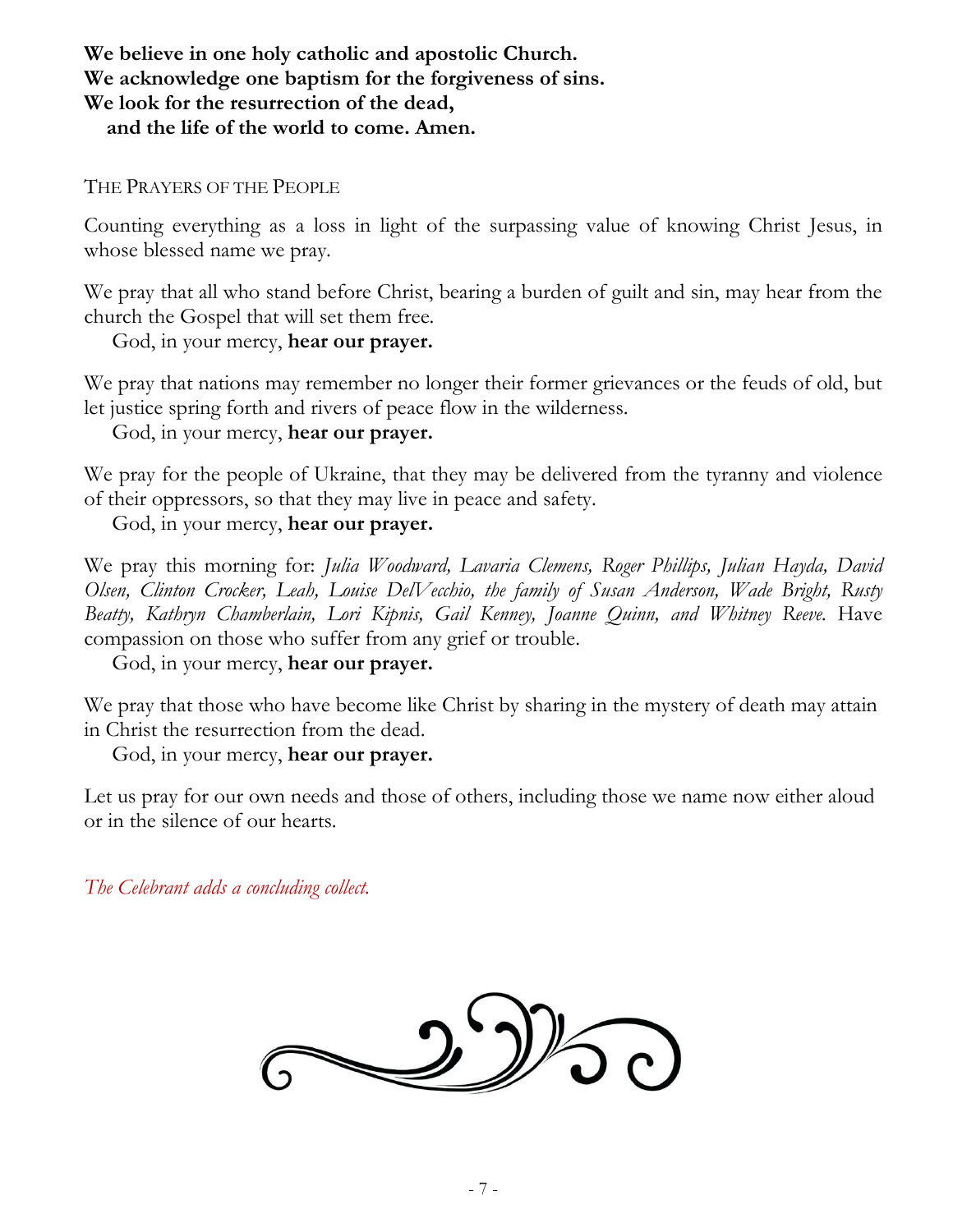THE CONFESSION OF SIN

*Celebrant* Let us confess our sins against God and our neighbor.

*Silence may be kept*

**MOST MERCIFUL GOD, we confess that we have sinned against you** 

**in thought, word, and deed, by what we have done, and by what we have left undone.** 

**We have not loved you with our whole heart; we have not loved our neighbors as ourselves.** 

**We are truly sorry and we humbly repent.** 

**For the sake of your Son Jesus Christ, have mercy on us and forgive us; that we may delight in your will, and walk in your ways, to the glory of your Name. Amen.**

THE ABSOLUTION

*Celebrant* Almighty God have mercy on you, forgive you all your sins through our Lord Jesus Christ, strengthen you in all goodness, and by the power of the Holy Spirit keep you in eternal life.

*People* **Amen.**

#### THE PEACE

*Celebrant* The peace of the Lord be always with you. *People* **And also with you.**

WELCOME AND PARISH ANNOUNCEMENTS

## **THE HOLY COMMUNION**

AT THE OFFERTORY, ANTHEM

WHEN THE LORD TURNED AGAIN THE CAPTIVITY OF SION, then were we like to those that dream. Then was our mouth filled with laughter, and our tongue with joy. Then said they among the heathen, The LORD hath done great things for them. Yea, the LORD hath done great things for us already, whereof we rejoice.

GLORY BE TO THE FATHER, and to the Son, and to the Holy Ghost. As it was in the beginning and is now, and ever shall be world without end. Amen.

> *Words: Psalm 126:1- 4 Music: Adrian Batten (c 1590-1637)*

*Please stand as you are able, to sing the Doxology as the offering is brought forward.*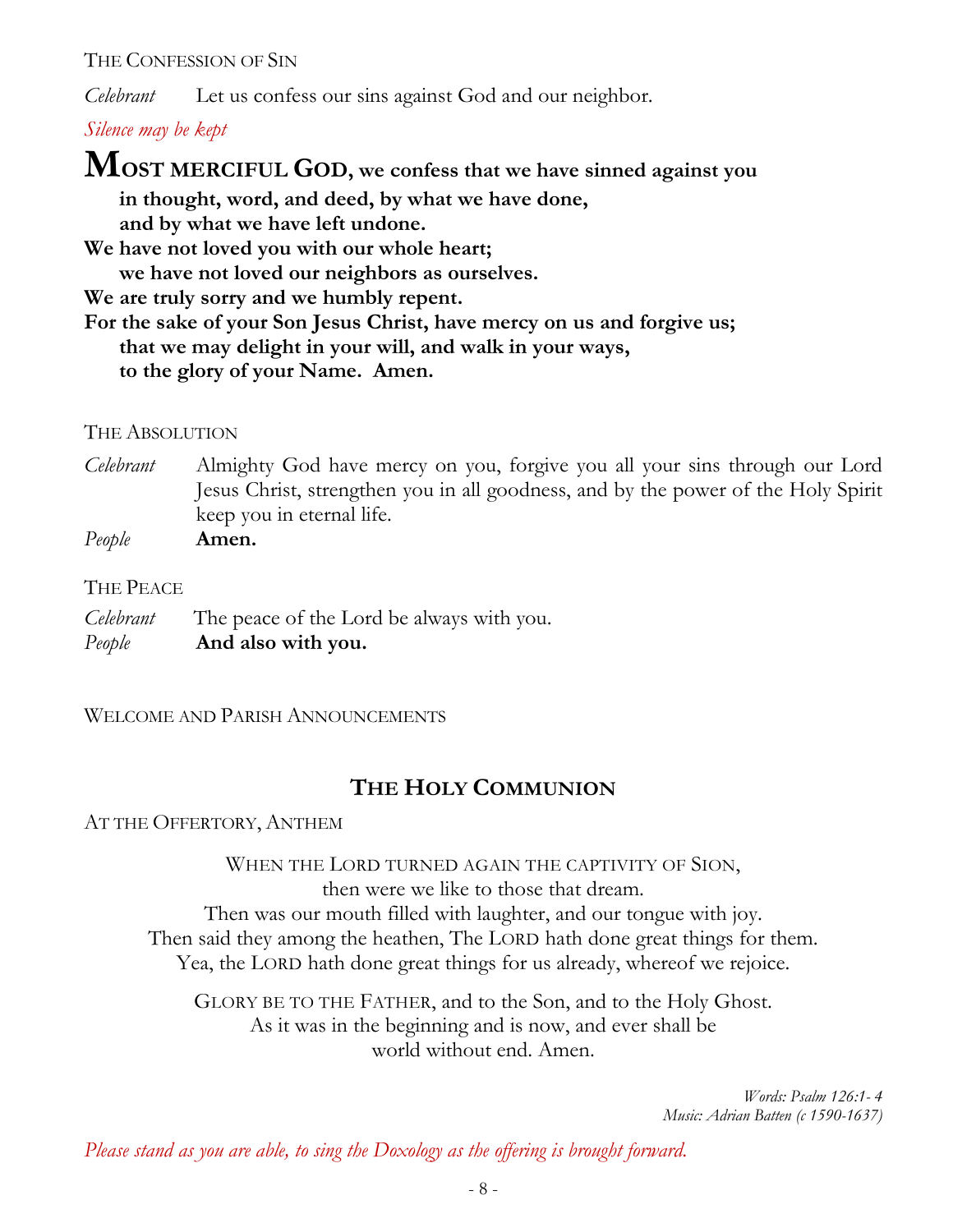

*Words: Thomas Ken (1637-1711) Music: Erhalt uns, Herr, melody from Geistliche Lieder, 1543*



#### THE GREAT THANKSGIVING

#### *Celebrant*

T IS RIGHT, AND A GOOD AND JOYFUL THING, always and everywhere to give thanks to you, Father Almighty, Creator of heaven and earth. You bid your faithful people cleanse their hearts, and prepare with joy for the Paschal feast; that, fervent in prayer and IT IS RIGHT, AND A GOOD AND JOYFUL THING, always and everywhere to give thanks to you, Father Almighty, Creator of heaven and earth. You bid your faithful people cleanse their hearts, and prepare with joy for the Paschal f of grace which you have prepared for those who love you. Therefore we praise you, joining our voices with Angels and Archangels and with all the company of heaven, who for ever sing this hymn to proclaim the glory of your Name:

*Please join in singing the Sanctus & Benedictus on the following page.*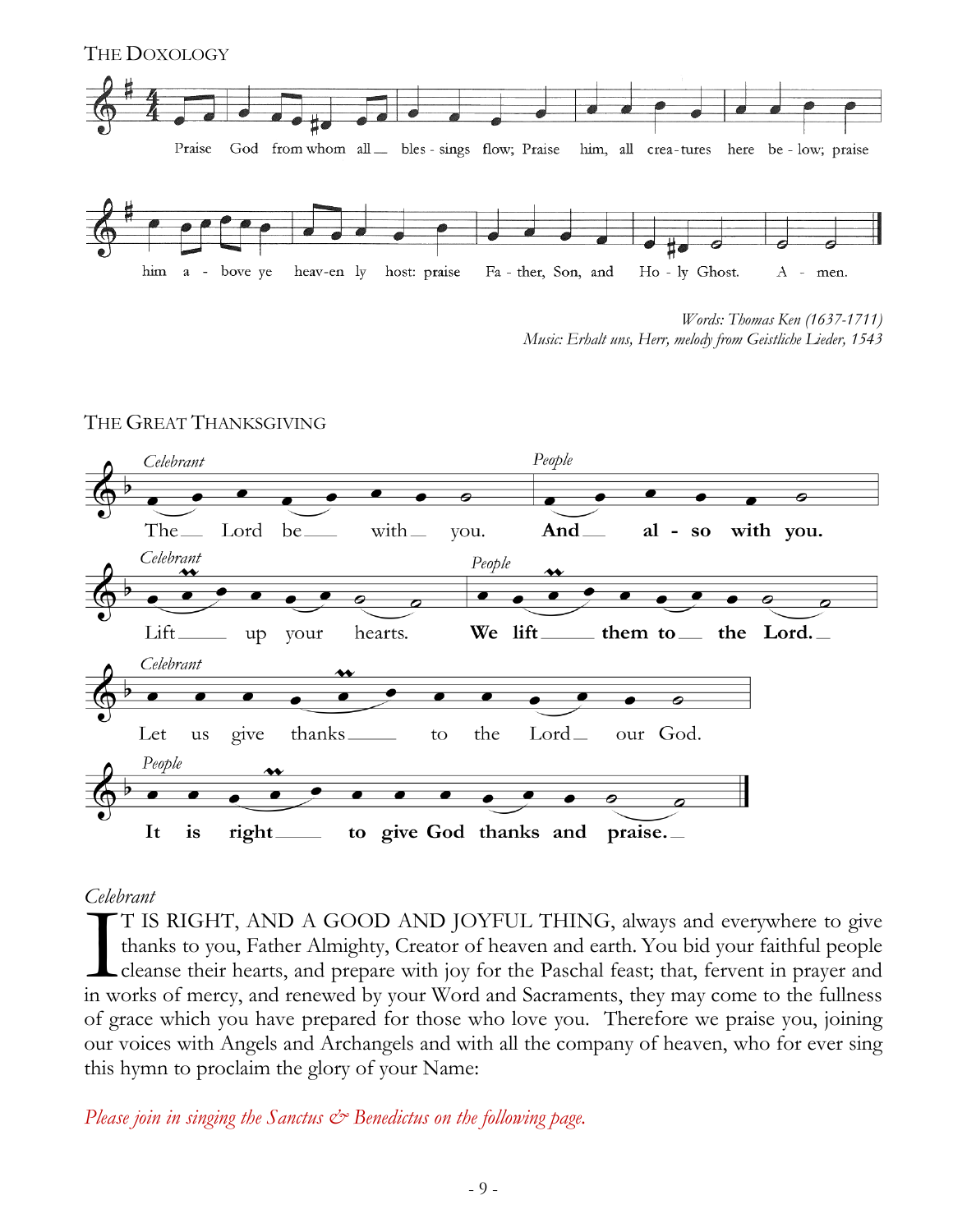

*Setting: Missa de Sancta Maria Magdalena, H. Willan*

#### *Celebrant*

OLY AND GRACIOUS FATHER: In your infinite love you made us for yourself, and, when we had fallen into sin and become subject to evil and death, you, in your mercy, sent Jesus Christ, your only and eternal Son, to share our human nature, to CERT OLY AND GRACIOUS FATHER: In your infinite love you made us for yourself, and, when we had fallen into sin and become subject to evil and death, you, in your mercy, sent Jesus Christ, your only and eternal Son, to shar his arms upon the cross, and offered himself, in obedience to your will, a perfect sacrifice for the whole world. On the night he was handed over to suffering and death, our Lord Jesus Christ took bread; and when he had given thanks to you, he broke it, and gave it to his disciples, and said, "Take, eat: This is my Body, which is given for you. Do this for the remembrance of me." After supper he took the cup of wine; and when he had given thanks, he gave it to them, and said, "Drink this, all of you: This is my Blood of the new Covenant, which is shed for you and for many for the forgiveness of sins. Whenever you drink it, do this for the remembrance of me."

*Celebrant* Therefore we proclaim the mystery of faith: *People* **Christ has died. Christ is risen. Christ will come again.**

#### *Celebrant*

E CELEBRATE THE MEMORIAL OF OUR REDEMPTION, O Father, in this sacrifice of praise and thanksgiving. Recalling his death, resurrection, and ascension, we offer you these gifts. Sanctify them by your Holy Spirit to be for your people the WE CELEBRATE THE MEMORIAL OF OUR REDEMPTION, O Father, in this sacrifice of praise and thanksgiving. Recalling his death, resurrection, and ascension, we offer you these gifts. Sanctify them by your Holy Spirit to be for y Sanctify us also that we may faithfully receive this holy Sacrament, and serve you in unity, constancy, and peace; and at the last day bring us with all your saints into the joy of your eternal kingdom.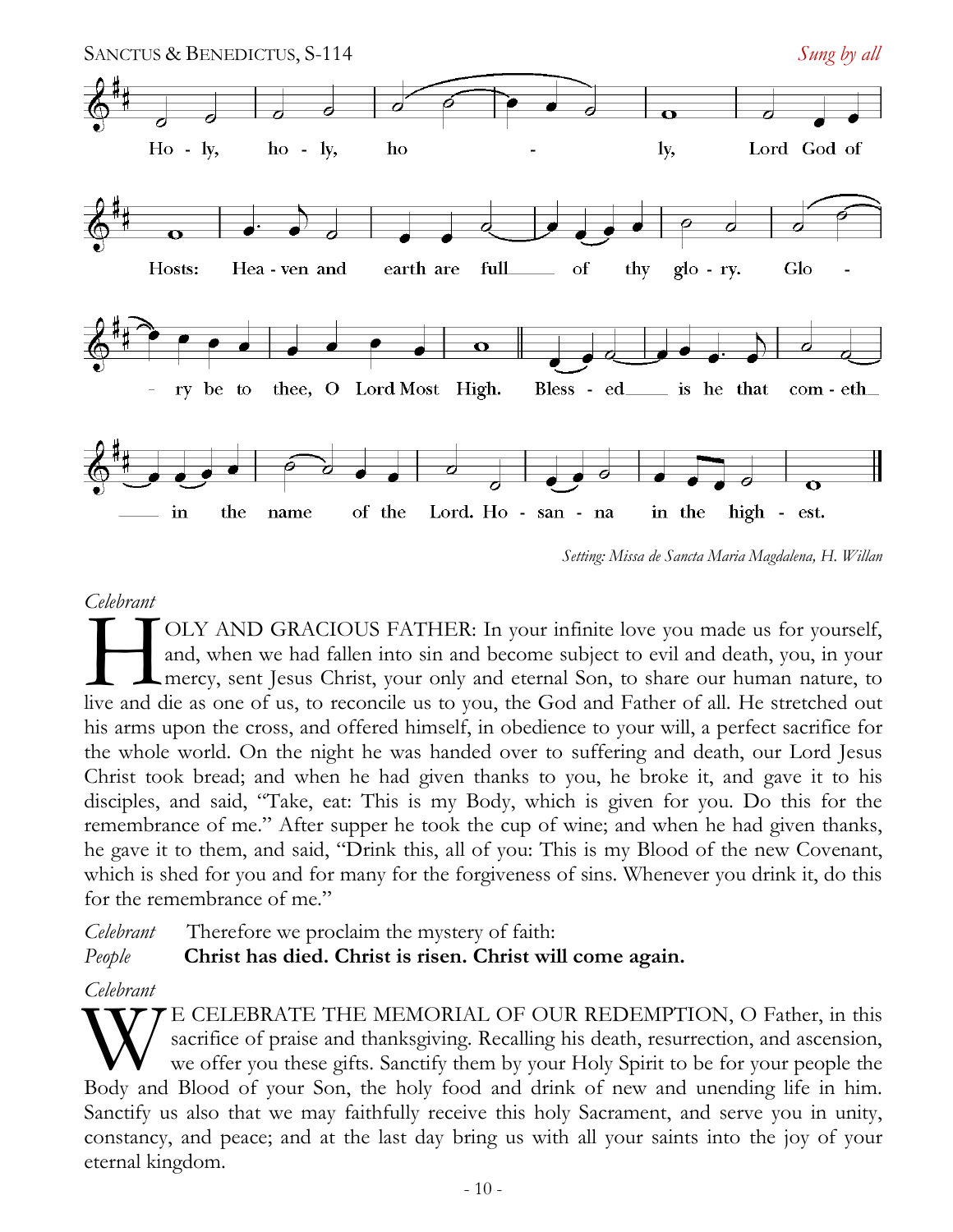All this we ask through your Son Jesus Christ. By him, and with him, and in him, in the unity of the Holy Spirit all honor and glory is yours, Almighty Father, now and for ever.



THE LORD'S PRAYER

And now, as our Savior Christ has taught us, we are bold to say,

# **OUR FATHER, WHO ART IN HEAVEN, hallowed be thy Name,**

**thy kingdom come, thy will be done, on earth as it is in heaven. Give us this day our daily bread.** 

**And forgive us our trespasses, as we forgive those who trespass against us.** 

**And lead us not into temptation, but deliver us from evil.** 

**For thine is the kingdom, and the power, and the glory,** 

**forever and ever. Amen.**

THE BREAKING OF THE BREAD *Please join in singing the Agnus Dei.*



*Continued over the page. →*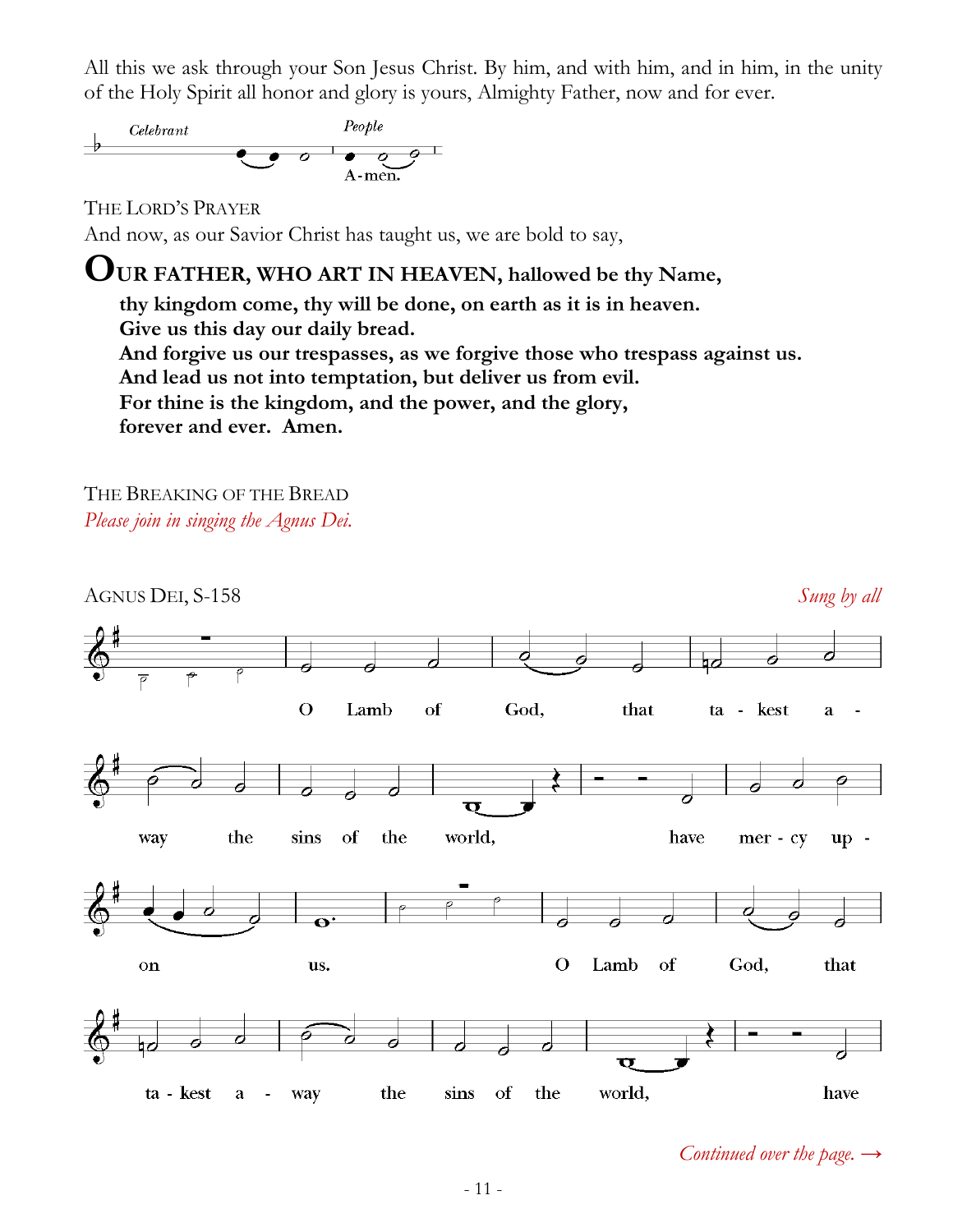

*Setting: Missa de Sancta Maria Magdalena, H. Willan*

#### THE INVITATION

*Celebrant* The gifts of God for the people of God. Take them in remembrance that Christ died for you, and feed on him in your hearts, by faith with thanksgiving.

#### THE COMMUNION

*If you would prefer to receive a blessing, cross your arms over your chest when you come to the Altar. We also have gluten-free wafers for those who are allergic (just ask one of the Priests when you come up to receive). At the moment, Grace Church is only offering the sacrament of communion in the form of the bread. It is always considered fully acceptable to take communion in just one kind (i.e. the bread). We encourage all communicants to make liberal use of the hand sanitizer placed in the pews after they have received communion.*

#### AT THE COMMUNION, ANTHEM *Sung by the Choristers*

WHEN THE LORD TURNED AGAIN THE CAPTIVITY OF SION, then were we like to those that dream. Then was our mouth filled with laughter, and our tongues with joy. Then said they among the heathen, The LORD hath done great things for them. Yea, the LORD hath done great things for us already, whereof we rejoice. Turn again our captivity, O LORD, as the rivers in the south. They that sow in tears shall reap in joy. He that goeth forth and weepeth, bearing precious seed, shall doubtless come again with joy, and bring his sheaves with him.

> *Words: Psalm 126 Music: from Biblical Songs, Op. 113, No. 1, Sir Charles Villiers Stanford (1852-1924)*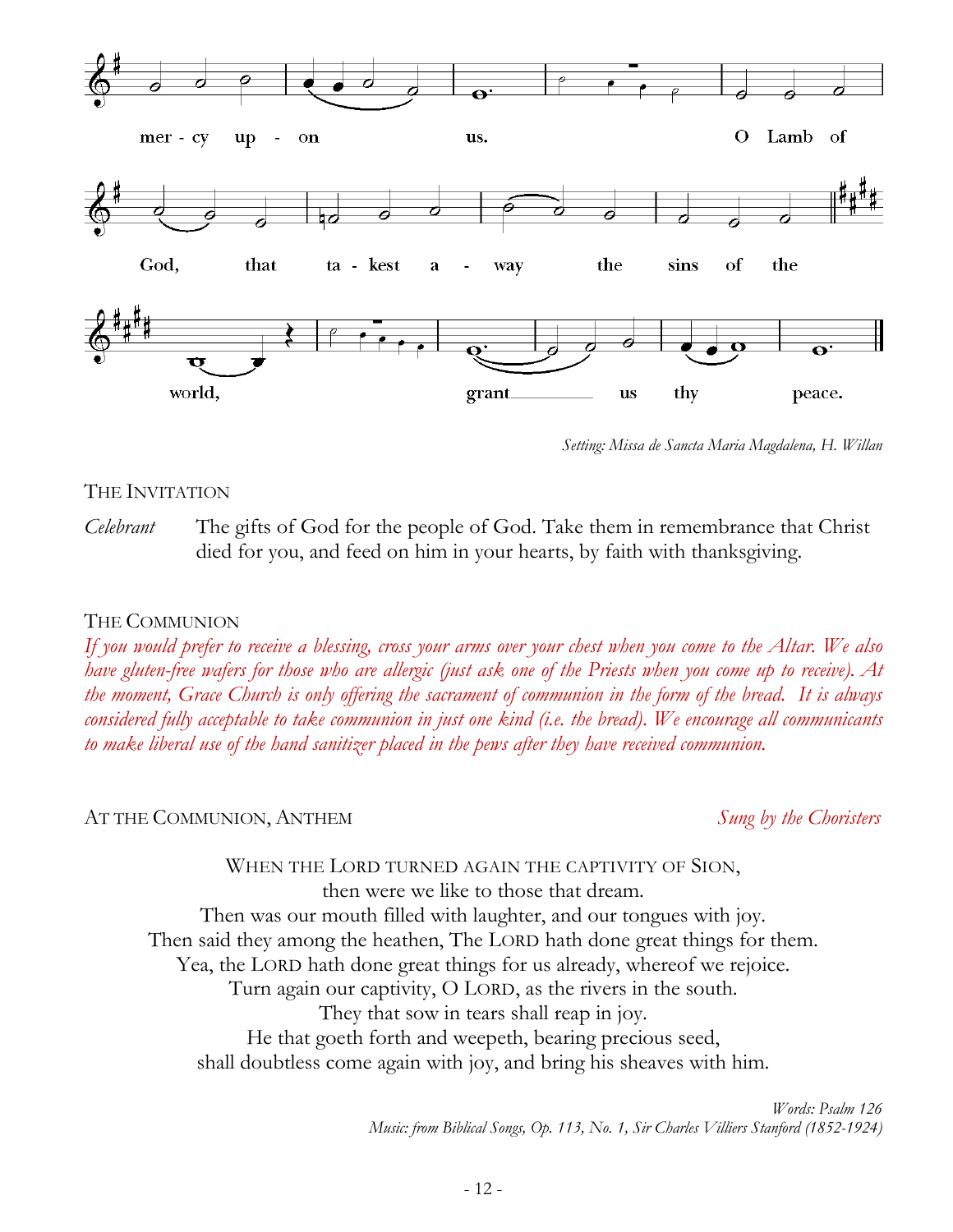THE COMMUNION HYMN, 382



*Words: George Herbert (1593-1633) Music: General Seminary, David Charles Walker (1938-2018)*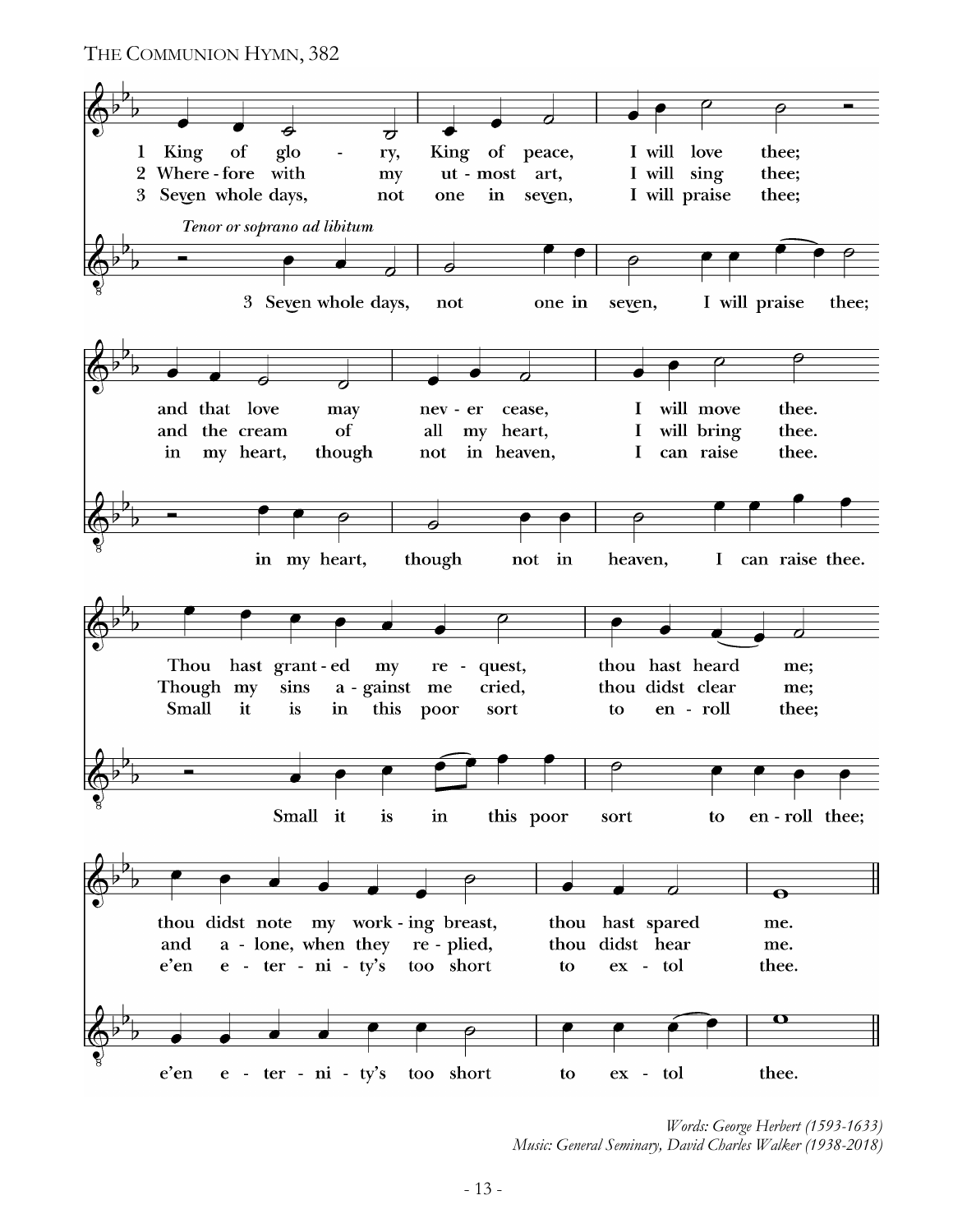*Please stand as you are able, and say together* 

THE POST-COMMUNION PRAYER

## **ALMIGHTY AND EVERLIVING GOD,**

 **we thank you for feeding us with the spiritual food of the most precious Body and Blood of your Son our Savior Jesus Christ; and for assuring us in these holy mysteries that we are living members of the Body of your Son, and heirs of your eternal kingdom. And now, Father, send us out to do the work you have given us to do, to love and serve you as faithful witnesses of Christ our Lord. To him, to you, and to the Holy Spirit, be honor and glory, now and for ever. Amen.**

THE SOLEMN PRAYER AND BLESSING OVER THE PEOPLE

*Celebrant* Look with compassion, O Lord, upon this your people; that, rightly observing this holy season, they may learn to know you more fully, and to serve you with a more perfect will; and the blessing of God Almighty, the Father, the Son, and the Holy Spirit, be among you and remain with you always.

*People* **Amen.**

### *Please stand as you are able to sing the hymn.*

THE CLOSING HYMN, 313

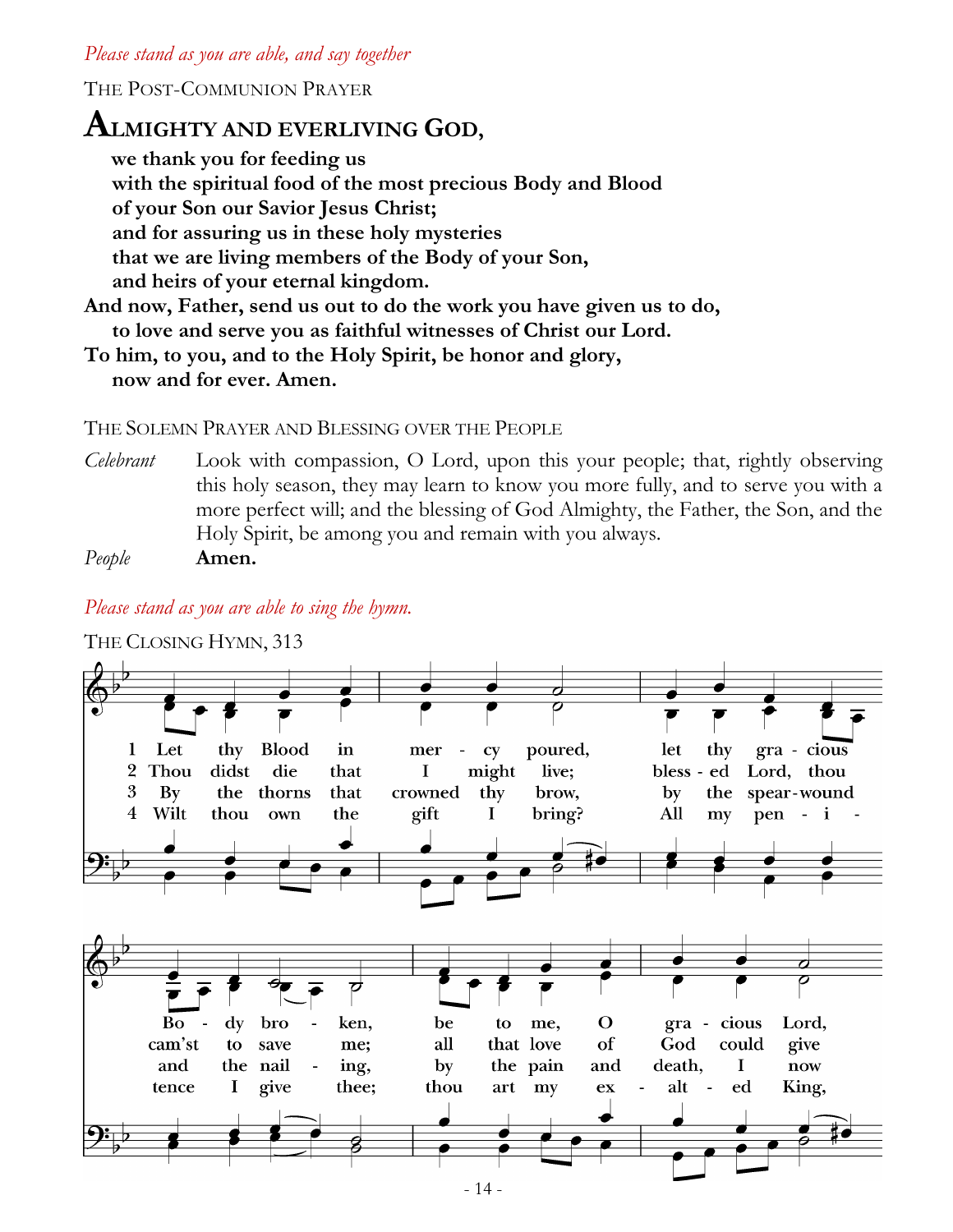

*Words: John Brownlie (1859-1925) Music: Jesu, meine Zuversicht, melody by Johann Crüger (1598-1662); harm. after The Chorale Book for England, 1863*

THE DISMISSAL

*Priest* Let us bless the Lord.

*People* **Thanks be to God.** 

VOLUNTARY

Fuga in G-moll, "Little", BWV 578 *Johann Sebastian Bach (1685-1750)*

#### $\sim$  **SERVING TODAY**  $\sim$

*Celebrant:* The Reverend Canon Jonathan Huyck *Preacher:* The Reverend Hartwell Hylton *Crucifer:* Jim Mahoney *Lectors:* Cormac Hughes, Geneva Walker *Intercessor:* Adrienne Southgate *Altar Guild:* Phyllis Noke, Joshua Klemp *Audio/Visual:* Michelle Mach *Greeters:* Jane Ditmars, Ed Morgan *Ushers:* Robert Olawoye, Duncan Cook *Coffee Hour Servers:* Diane Stamp, Denise Lapolla, Jimps Jean-Louis

*Cover art: Mary anoints the feet of Jesus with oil using her hair, Ilyas Basim Khuri Bazzi Rahib (17th century Coptic monk)*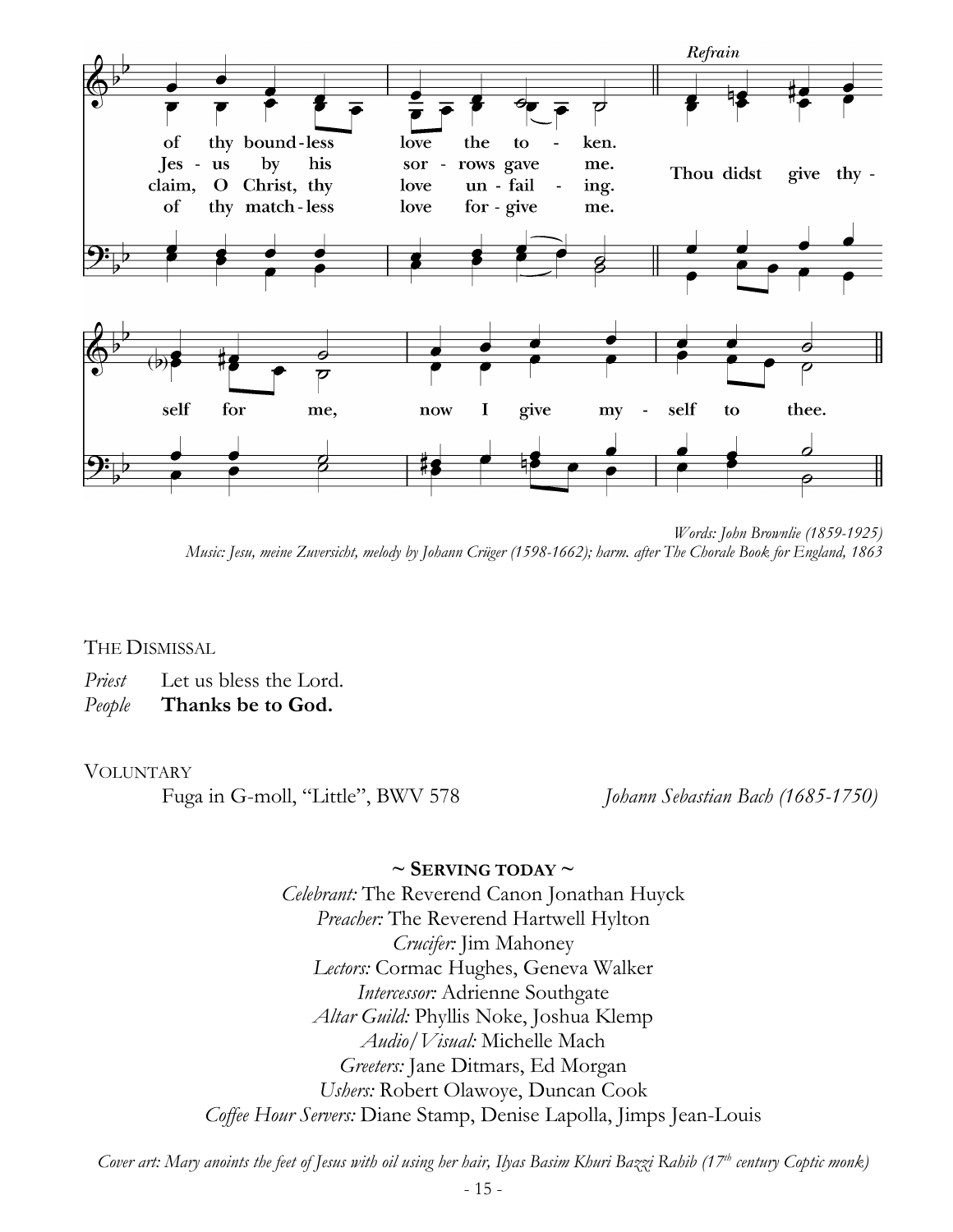## **ANNOUNCEMENTS**

**NURSERY RE-OPENING:** Beginning on Palm Sunday (April 10th) child care will be available for children through age 3 from 8:45am until the end of the service. Ushers will be able to guide you to our Nursery.

**EASTER FLOWERS & MUSIC:** Thank you for filling out a card located in the pews, and for your support of Easter flowers and music! Please print dedications legibly: *In memory of... in honor of… in thanksgiving for...* Place your card and gift in the green flower envelopes provided, and return in the offering plate or by mail. Dedications received **before April 11th** will be recorded in the service bulletins for Easter Vigil and Easter Sunday.

**EASTER VIGIL CHAMPAGNE RECEPTION!** Join us for The Great Vigil & First Eucharist of Easter on Saturday, April  $16<sup>th</sup>$  at 8:00 PM. The Vigil takes place the evening before Easter morning, and is the first celebration of Christ's triumph over death. Following the service a festive reception with champagne and sweets will be held in The Pavilion. We hope you join us!

**\*ANOTHER\* ORGAN PROJECT FUNDRAISING UPDATE!** We have an exciting update on our Organ Project at Grace fundraising efforts! As of last Sunday (March 27<sup>th</sup>), we met the \$25,000 matching gift challenge from the Chamberlain family! This brings our current Organ Project fund amount to over \$120,000! We still have a long way to go to \$2 Million, and we still are hoping to find a donor who will make a large, single donation to help bring this project to fruition. We are so grateful to those of you have made gifts and/or pledges. We have another matching gift challenge waiting "in the wings" - stay tuned just after Easter for updates. In the meantime, if you would like to make a gift or pledge to The Organ Project at Grace, please speak to the Rector or Director of Music - in person, by phone, or email. Thank you for your generosity! (Please note: gifts may be pledged over a period of months, or longer. Ask us more about this!) [www.gracechurchprovidence.org/organproject](http://www.gracechurchprovidence.org/organproject/)

**THURSDAYS AT NOON CONCERTS:** Our guest recitalist on Thursday, April 7<sup>th</sup> will be organist Theodore Cheng. Theodore is the Peter B. Knock Intern in Sacred Music at Rye Presbyterian Church, and a graduate student studying organ performance at Yale University and will play an interesting program of music by Herbert Howells, Max Reger, Henry Purcell and Akira Nishimura. We hope you will join us and bring friends!

**FINAL LENTEN 'CELTIC' EUCHARIST:** Join us on Thursday, April 7<sup>th</sup> at 6:00 PM for the final of our short, Lenten communion services that features prayers and music from the Celtic tradition and a brief sermon preached by a lay person. The preacher will be Drake Douglas and following the service, a short presentation will be given by the clergy and staff of Grace Church in The Pavilion.

**20S/30S GROUP:** The Grace 20s/30s is a dynamic group of younger adults who want to get to know one another, and this vibrant downtown church, more deeply. We're inclusive of all individuals in the post-undergrad to early-40s range. Many of those joining us are rich in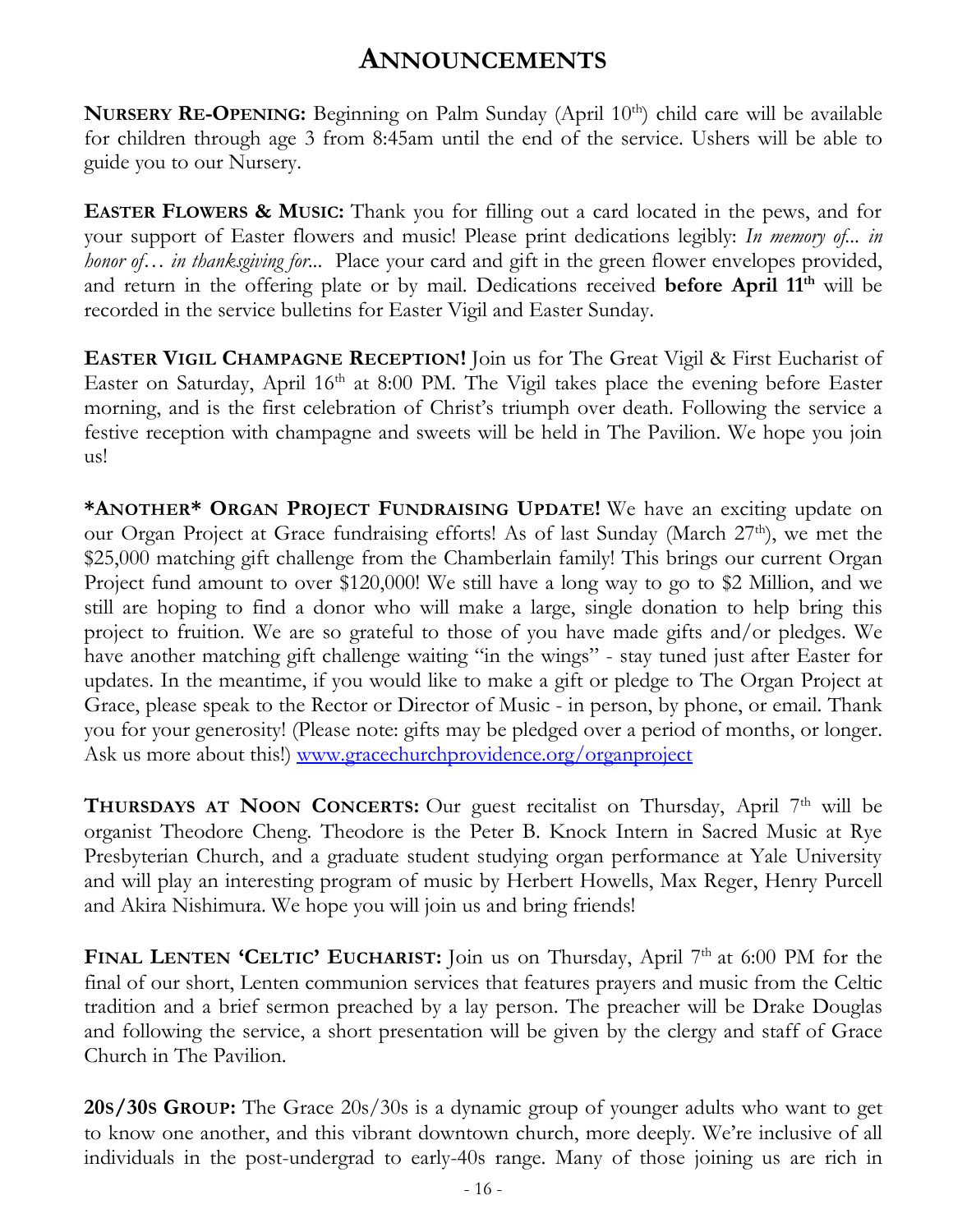diversity of mindsets, beliefs, race, sexual orientation, gender, and beyond. We get together regularly on the first Thursday of every month in The Pavilion at Grace for a Community Dinner. These potluck gatherings are very informal and a great way to get to know the group socially. We've also been known to meet up for backyard campfires, game nights, service projects around the community, and more. For those looking to cultivate their spirituality in intentional community, a smaller group meets monthly(ish) to break bread, share our burdens & joys, and walk the path to God together. For more information, or to be added to our email list for event announcements, just send an email to  $20s30s@gracepvd.org$  and say, "Sign me up!" No need to be a regular attendee at Grace to jump in, especially to our First Thursdays Community Dinners. We hope to see you soon!

**HOLY WEEK & EASTER 2022 BROCHURES:** As we near the end of the season of Lent and look towards Holy Week and Easter, Grace Church is very happy to return to our prepandemic observance of the Paschal Triduum and the offering of many services that lead up to the Feast of the Resurrection on Easter Day. To learn about the multiple worship opportunities during Holy Week, please pick up a copy of the Holy Week & Easter 2022 Brochure found on the tables in the rear of the church. We hope that you join us for these moving liturgies that illustrate the progression of Christ's betrayal and death to his glorious resurrection!

**DONATIONS FOR UKRAINE:** If you'd like to make a donation as part of the relief effort for Ukrainian refugees during this time, you can do so through the Episcopal Relief and Development website:<https://support.episcopalrelief.org/ukraineresponse>

**COFFEE HOUR DONATIONS:** Now that we are having Coffee Hour at Grace again it seemed like a good idea to remind everyone that the food at Coffee Hour comes from donations from parishioners just like yourself! Any Sunday that you're so moved, feel free to bring something tasty to share. Thank you!

**THE WAY OF THE CROSS:** Every Friday in Lent at 12 Noon, Grace Church offers a short liturgy during which participants walk to 14 stations posted throughout the church commemorating Christ's journey to Mount Calvary and his death on the Cross. We hope that you find this prayerful offering helpful in guiding your prayers during the season of Lent. Orders of service for The Way of the Cross can be found in the rear of the church, and anyone is welcome to walk to the stations themselves as well.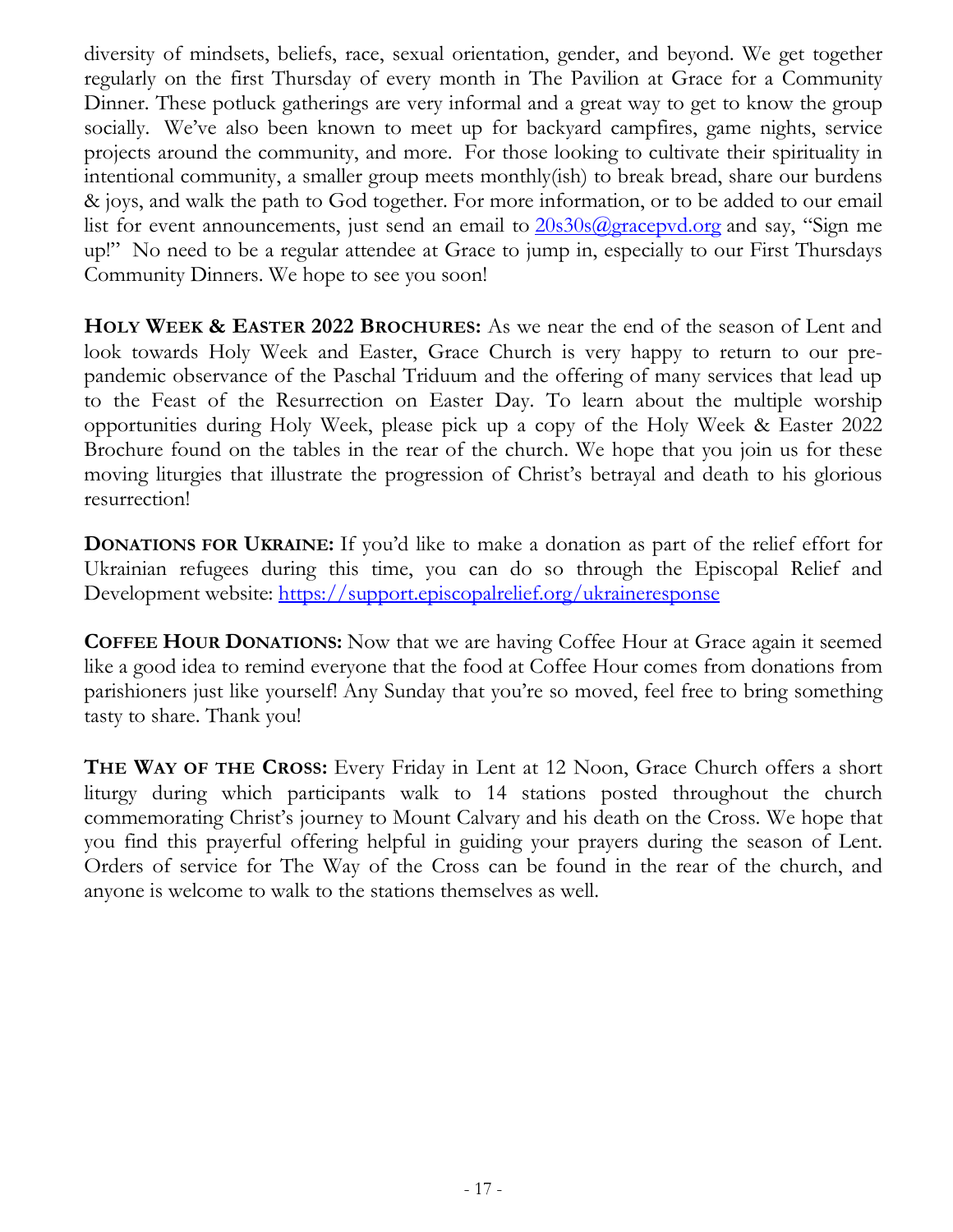# **HOLY WEEK** *&* **EASTER 2022**

## **THE SUNDAY OF THE PASSION: PALM SUNDAY, APRIL 10TH**

Spoken Holy Eucharist *with* The Blessing of Palms **8:00 AM** 

Sung Holy Eucharist *with* The Blessing *&* Procession of Palms **10:00 AM**

## **SPY WEDNESDAY, APRIL 13TH**

The Office of Tenebrae: A Service of Shadows **8:00 PM** 

## **MAUNDY THURSDAY, APRIL 14TH**

Choral Holy Eucharist *with* The Washing of Feet, Procession to the Altar of Repose,  $\mathcal O^*$  Stripping of the Altar **7:00 PM** 

The Garden Watch in The Chapel of the Messiah **8:00 PM – 12 Midnight**

## **GOOD FRIDAY, APRIL 15TH**

The Solemn Liturgy of The Passion **12 Noon**  The Way of the Cross *with* Music **6:00 PM**

## **HOLY SATURDAY, APRIL 16TH**

The Great Vigil, Renewal of Baptismal Vows, *&* The First Eucharist of Easter **8:00 PM**

## **THE FEAST OF THE RESURRECTION: EASTER DAY SUNDAY, APRIL 17TH**

Spoken Holy Eucharist **8:00 AM**  Festal Choral Eucharist *with* Brass *&* Timpani **10:00 AM**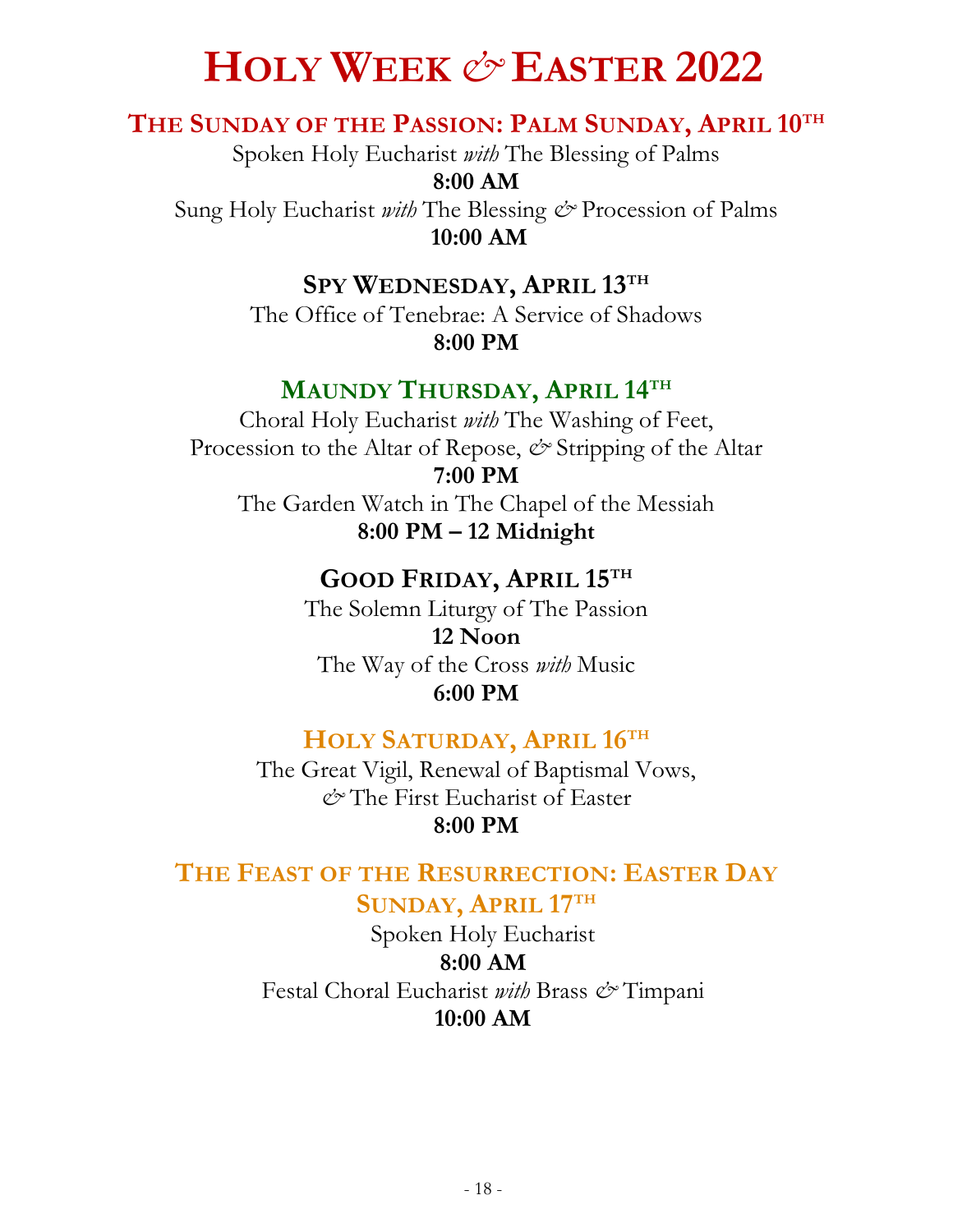# **OUR GUEST PREACHERS FOR THE TRIDUUM:**

## **The Reverend Canon Meaghan Brower**



Meaghan Brower serves as Director of the Episcopal Conference Center (ECC), the summer camp and retreat center for the Diocese of Rhode Island. As a camper and counselor there in the 90s, Meaghan felt her first call to ordained ministry. After her graduation from Virginia Seminary in 2007, Meaghan lived in North Carolina with her husband Jonathan, serving as the Associate Rector of Emmanuel Church in Southern Pines. After four years there, she came

home to RI to take the position at ECC. She and Jonathan now have three children together. *Canon Brower will preach on Maundy Thursday and at The Great Vigil.*

## **The Reverend Christine Johnson Foster**

Since ordination in 1989 by the Presbyterian Church, USA, Christine Johnson Foster has served in a variety of pastoral positions in Pennsylvania, Massachusetts, Rhode Island and Maryland. Locally, for nearly 15 years, she was copastor at the multi-cultural Providence Presbyterian Church. She currently serves as Hospice Chaplain to the Hulitar Inpatient Unit with HopeHealth in Providence and has been actively involved with The Poor Peoples'



Campaign: A National Call for Moral Revival for several years. Chris is married to Professor of Development Economics at Brown University, Andrew Foster, and the mom of two emerging young adults. *Reverend Foster will preach on Good Friday during the Noon service.*